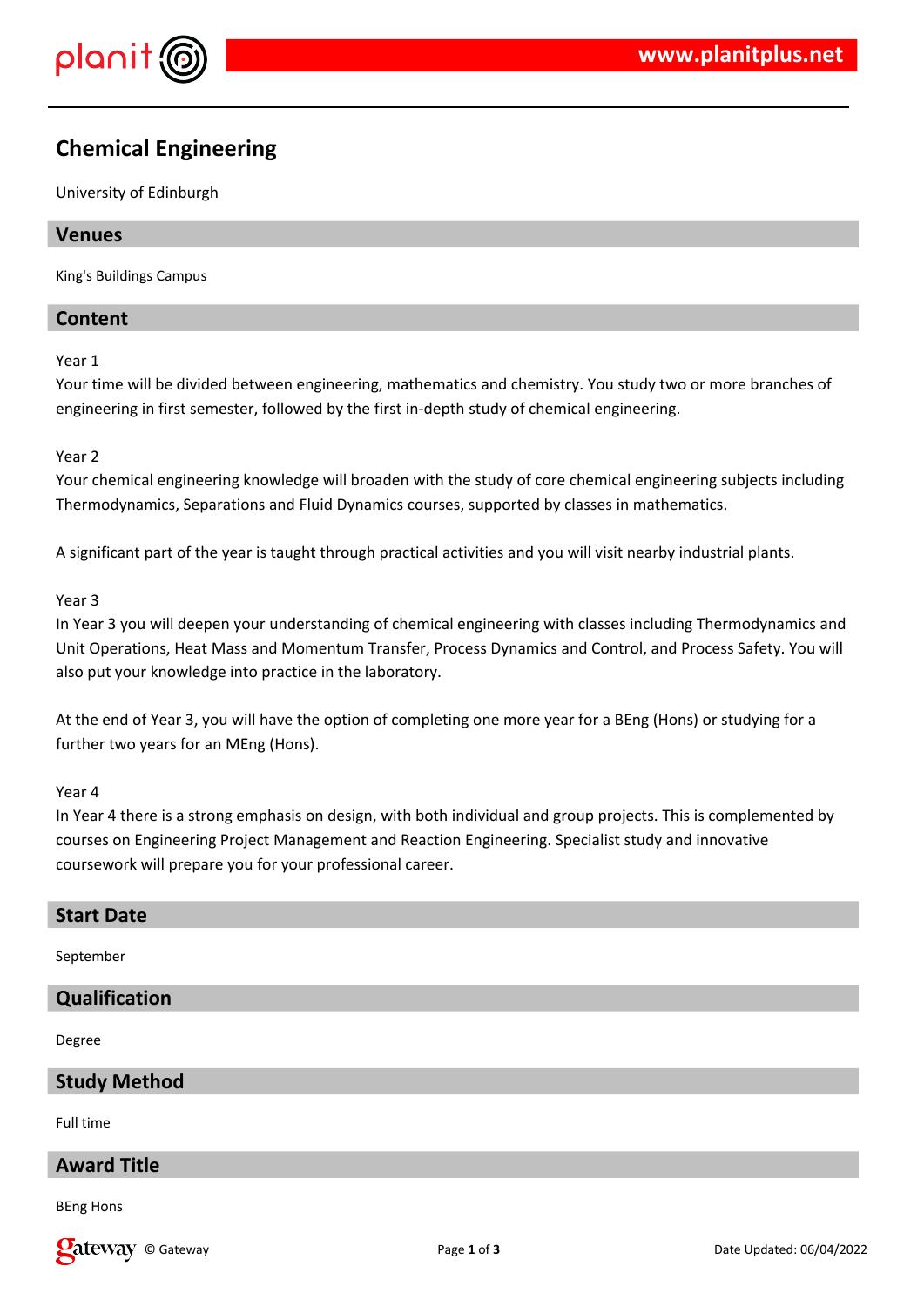

# **UCAS Code**

H800

# **Course Length**

4 years

## **Faculty**

College of Science and Engineering

## **Department**

Engineering

## **Entry Requirements**

2023 entry requirements

Standard entry:

4 Highers at AABB (first sitting) or AAAB (two sittings) including Maths at A and Chemistry plus National 5 Engineering Science or Physics at B and English at C.

For direct entry to year 2 you would require Advanced Higher Maths and Chemistry at AA plus Highers at AB (in different subjects).

Widening Access entry:

4 Highers at AABB (by end of S6, BBB must be achieved in one sitting S4-S6) including Maths at A and Chemistry plus National 5 Engineering Science or Physics at B and English at C.

## **SCQF Level**

10

## **Progression Routes**

«ProgressionRoutes»

## **Combination Courses**

## **Address**

Old College South Bridge Edinburgh City of Edinburgh EH8 9YL

# **Website**

www.ed.ac.uk



## «htmlCombinationCourse» «htmlCombinationUCASCode»